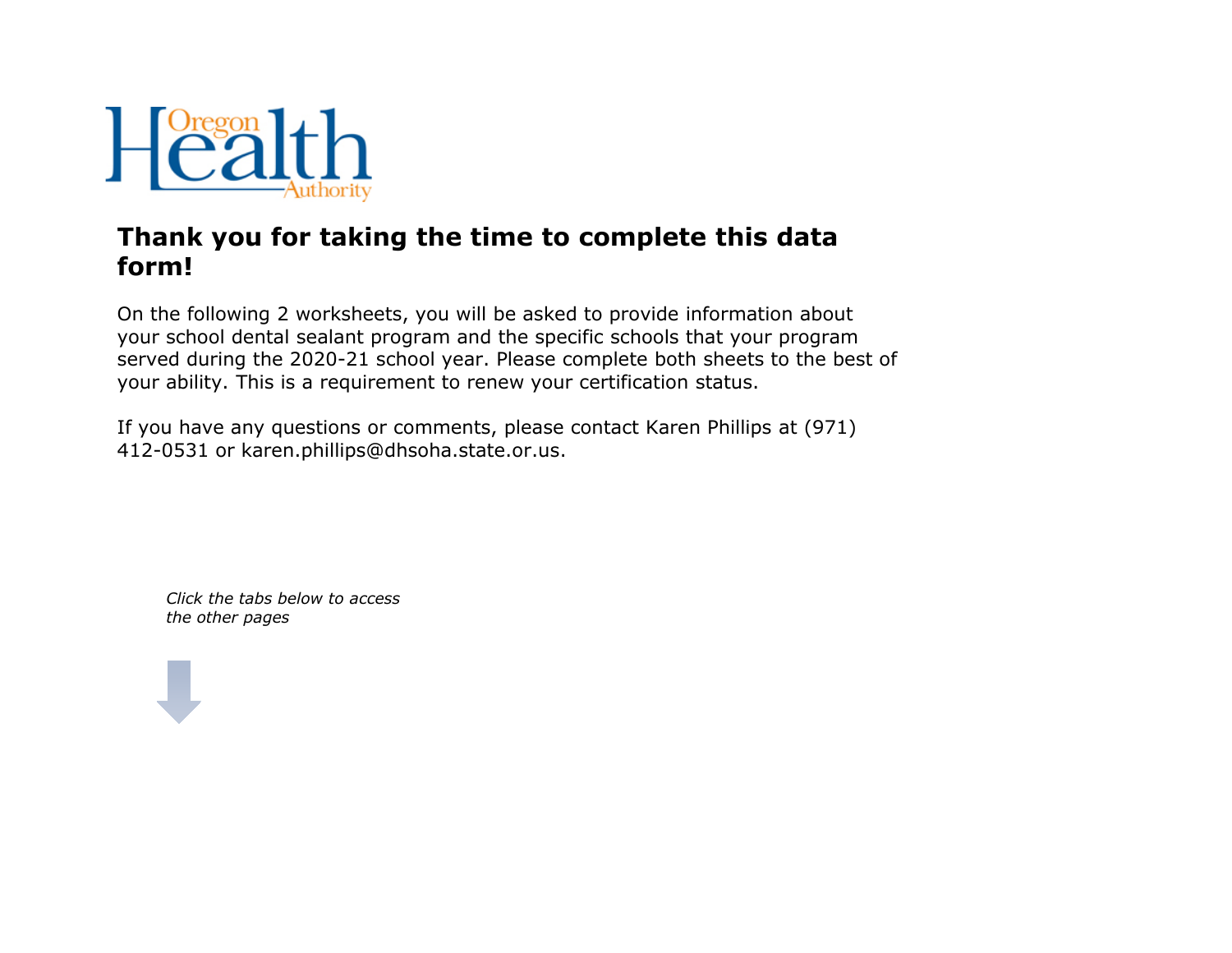| <b>Name of School Dental Sealant Program:</b>                                                                                                                                                                                        |                                                                                                                                                                                                                                 |  |
|--------------------------------------------------------------------------------------------------------------------------------------------------------------------------------------------------------------------------------------|---------------------------------------------------------------------------------------------------------------------------------------------------------------------------------------------------------------------------------|--|
| What is your program's average retention rate for resin<br>sealants?                                                                                                                                                                 | Programs must meet the national benchmark of 80%-<br>90% retention at one year.<br>If your program is below this benchmark, please<br>submit a plan to OHA on how your program intends to<br>increase one-year retention rates. |  |
| What is your program's average retention rate for glass<br>ionomer (GI) sealants?                                                                                                                                                    | Programs must still meet the national benchmark of<br>80%-90% retention at one year.                                                                                                                                            |  |
| Note: It is expected that the retention for glass ionomer will be If your program is below this benchmark, please<br>less than for resin sealants. Tracking this data will help us<br>determine an appropriate quality check for GI. | submit a plan to OHA on how your program intends to<br>increase one-year retention rates.                                                                                                                                       |  |
| What is your program's average retention rate if using a<br>combination of resin and glass ionomer (GI) sealants?                                                                                                                    | Programs must still meet the national benchmark of<br>80%-90% retention at one year.                                                                                                                                            |  |
| Note: It is expected that the retention for glass ionomer will be If your program is below this benchmark, please<br>less than for resin sealants. Tracking this data will help us<br>determine an appropriate quality check for GI. | submit a plan to OHA on how your program intends to<br>increase one-year retention rates.                                                                                                                                       |  |
| Do you measure the amount of time students are out of<br>the classroom?<br>Please explain the methodology your program uses to<br>measure the amount of time children are out of the<br>classroom.                                   |                                                                                                                                                                                                                                 |  |
| Do you request feedback from schools on your dental<br>sealant program?<br>Please explain how you seek feedback.                                                                                                                     |                                                                                                                                                                                                                                 |  |

To calculate your program's retention rate compute the number of sealants intact in year 2 (numerator) for the same set of students who were sealed in year 1 (denominator). OHA compares 22<br>students per school, unless fewer students match (such as in very<br>small schools). Please note that we are not asking for individual<br>hygienists' retention rates, but your entire program.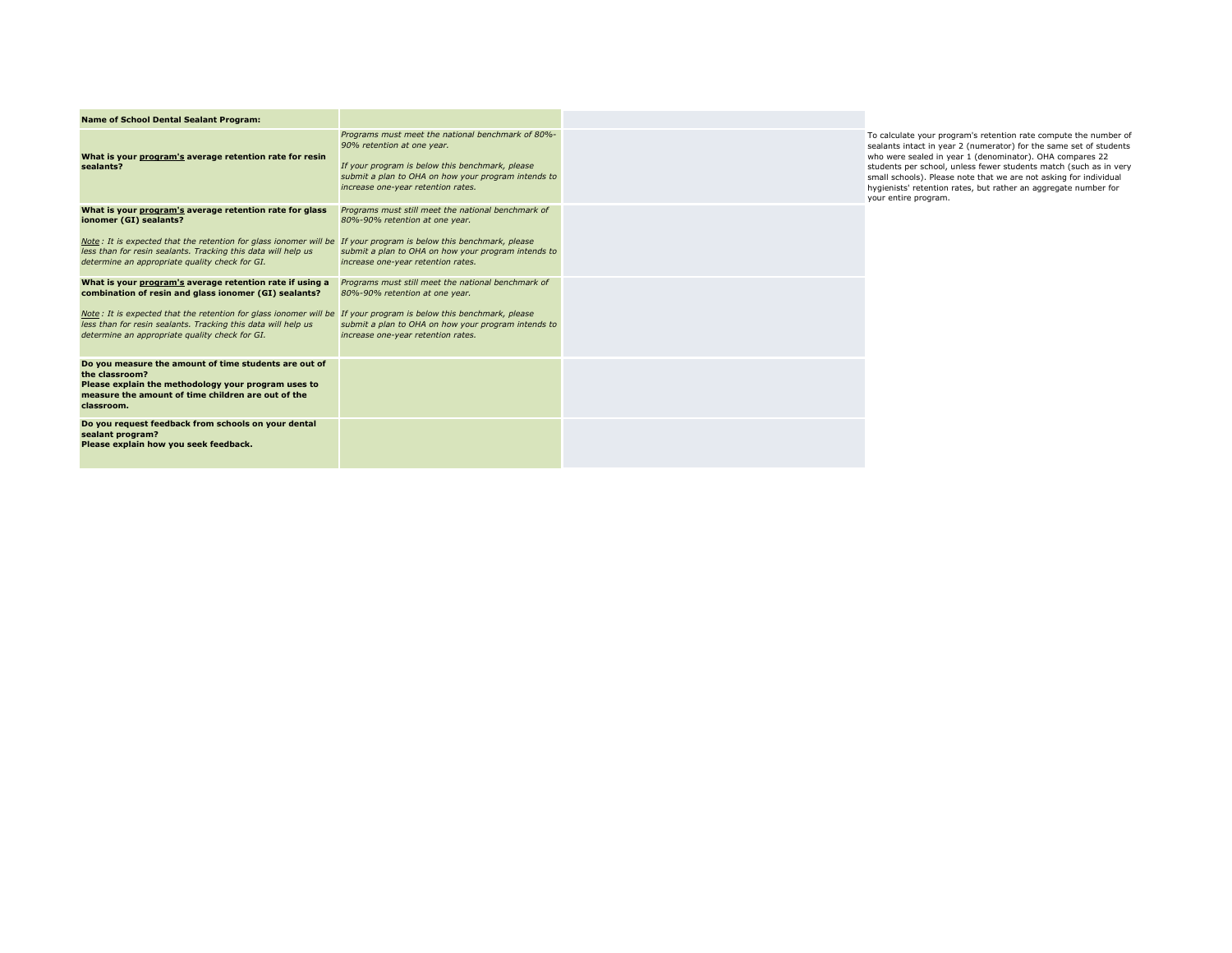## This worksheet will give you a chance to provide us with some data for each compartion served of the comparty of the comparty of the set of the set provide each school's information on a separate row.<br>Please note that this

|                                                       |                        |                    | <b>Grades Served</b><br>(place a numerical 1 if you served that grade level) |           | <b>Number of</b> | <b>Number of</b> |     | Percentage of                  | Percentage of | Percentage of                                                               |                                                                            |                                                                    |                                                                                   |                                                                           |                                                                        |                                                          |                                                                         |                                        |                                                                                    |                                                     |                                                         |                                                      |                                                          |                                                                          |                                                                                    |
|-------------------------------------------------------|------------------------|--------------------|------------------------------------------------------------------------------|-----------|------------------|------------------|-----|--------------------------------|---------------|-----------------------------------------------------------------------------|----------------------------------------------------------------------------|--------------------------------------------------------------------|-----------------------------------------------------------------------------------|---------------------------------------------------------------------------|------------------------------------------------------------------------|----------------------------------------------------------|-------------------------------------------------------------------------|----------------------------------------|------------------------------------------------------------------------------------|-----------------------------------------------------|---------------------------------------------------------|------------------------------------------------------|----------------------------------------------------------|--------------------------------------------------------------------------|------------------------------------------------------------------------------------|
| <b>County</b><br>(select from the drop-<br>down list) | <b>School District</b> | <b>School Name</b> | $K$ 1st                                                                      | $2nd$ 3rd | 4th              | 5th 6th          | 7th | <b>9th</b><br>10 <sub>th</sub> | 11th 12th     | children who<br>returned a YES<br>parental<br>permission form<br>for dental | children who<br>returned a NO<br>parental<br>permission form<br>for dental | <b>Total number</b><br>of children<br>enrolled in<br>grades served | children who<br>returned a YES<br>parental<br>permission<br>orm for <u>dental</u> | children who<br>returned a NO<br>parental<br>permission<br>orm for dental | children who<br>returned a<br>parental<br>permission<br>form for denta | Number of<br>children<br>screened for<br>dental sealants | Number of<br>children who<br>received at<br>least one<br>dental sealant | Number of<br>dental sealants<br>placed | Sealant material used<br>elect the option that applies from<br>the drop-down list) | Number of<br>children<br>referred for<br>early care | Percentage of<br>children<br>referred for<br>early care | Number of<br>children<br>referred for<br>urgent care | Percentage of<br>children<br>referred for<br>urgent care | Percentage o<br>children<br>referred for<br>early care or<br>urgent care | <b>School Notes</b><br>(select from the drop-down list or type the<br>information) |
|                                                       |                        |                    |                                                                              |           |                  |                  |     |                                |               | sealants                                                                    | sealants                                                                   |                                                                    | sealants<br>#DIV/0!                                                               | sealants<br>#DIV/0!                                                       | sealants<br>#DIV/0!                                                    |                                                          |                                                                         |                                        |                                                                                    |                                                     | #DIV/0!                                                 |                                                      | #DIV/0!                                                  | #DIV/0!                                                                  |                                                                                    |
|                                                       |                        |                    |                                                                              |           |                  |                  |     |                                |               |                                                                             |                                                                            |                                                                    | #DIV/0!                                                                           | #DIV/0!                                                                   | #DIV/0!                                                                |                                                          |                                                                         |                                        |                                                                                    |                                                     | #DIV/0!                                                 |                                                      | #DIV/0!                                                  | #DIV/0!                                                                  |                                                                                    |
|                                                       |                        |                    |                                                                              |           |                  |                  |     |                                |               |                                                                             |                                                                            |                                                                    | #DIV/0!                                                                           | #DIV/0!                                                                   | #DIV/0!                                                                |                                                          |                                                                         |                                        |                                                                                    |                                                     | #DIV/0!                                                 |                                                      | #DIV/0!                                                  | #DIV/0!                                                                  |                                                                                    |
|                                                       |                        |                    |                                                                              |           |                  |                  |     |                                |               |                                                                             |                                                                            |                                                                    | #DIV/0!                                                                           | #DIV/0!                                                                   | #DIV/0!                                                                |                                                          |                                                                         |                                        |                                                                                    |                                                     | #DIV/0!                                                 |                                                      | #DIV/0!                                                  | #DIV/0!                                                                  |                                                                                    |
|                                                       |                        |                    |                                                                              |           |                  |                  |     |                                |               |                                                                             |                                                                            |                                                                    | #DIV/0!                                                                           | #DIV/0!                                                                   | #DIV/0!                                                                |                                                          |                                                                         |                                        |                                                                                    |                                                     | #DIV/0!                                                 |                                                      | #DIV/0!                                                  | #DIV/0!                                                                  |                                                                                    |
|                                                       |                        |                    |                                                                              |           |                  |                  |     |                                |               |                                                                             |                                                                            |                                                                    | #DIV/0!                                                                           | #DIV/0!                                                                   | #DIV/0!                                                                |                                                          |                                                                         |                                        |                                                                                    |                                                     | #DIV/0!                                                 |                                                      | #DIV/0!                                                  | #DIV/0!                                                                  |                                                                                    |
|                                                       |                        |                    |                                                                              |           |                  |                  |     |                                |               |                                                                             |                                                                            |                                                                    | #DIV/0!                                                                           | #DIV/0!                                                                   | #DIV/0!                                                                |                                                          |                                                                         |                                        |                                                                                    |                                                     | #DIV/0!                                                 |                                                      | #DIV/0!                                                  | #DIV/0!                                                                  |                                                                                    |
|                                                       |                        |                    |                                                                              |           |                  |                  |     |                                |               |                                                                             |                                                                            |                                                                    | #DIV/0!                                                                           | #DIV/0!                                                                   | #DIV/0!                                                                |                                                          |                                                                         |                                        |                                                                                    |                                                     | #DIV/0!                                                 |                                                      | #DIV/0!                                                  | #DIV/0!                                                                  |                                                                                    |
|                                                       |                        |                    |                                                                              |           |                  |                  |     |                                |               |                                                                             |                                                                            |                                                                    | #DIV/0!                                                                           | #DIV/0!                                                                   | #DIV/0!                                                                |                                                          |                                                                         |                                        |                                                                                    |                                                     | #DIV/0!                                                 |                                                      | #DIV/0!                                                  | $\# \text{DIV}/\text{0}!$                                                |                                                                                    |
|                                                       |                        |                    |                                                                              |           |                  |                  |     |                                |               |                                                                             |                                                                            |                                                                    | #DIV/0!                                                                           | #DIV/0!                                                                   | #DIV/0!                                                                |                                                          |                                                                         |                                        |                                                                                    |                                                     | #DIV/0!                                                 |                                                      | #DIV/0!                                                  | #DIV/0!                                                                  |                                                                                    |
|                                                       |                        |                    |                                                                              |           |                  |                  |     |                                |               |                                                                             |                                                                            |                                                                    | #DIV/0!                                                                           | #DIV/0!                                                                   | #DIV/0!                                                                |                                                          |                                                                         |                                        |                                                                                    |                                                     | #DIV/0!                                                 |                                                      | #DIV/0!                                                  | #DIV/0!                                                                  |                                                                                    |
|                                                       |                        |                    |                                                                              |           |                  |                  |     |                                |               |                                                                             |                                                                            |                                                                    | #DIV/0!                                                                           | #DIV/0!                                                                   | #DIV/0!                                                                |                                                          |                                                                         |                                        |                                                                                    |                                                     | #DIV/0!                                                 |                                                      | #DIV/0!                                                  | #DIV/0!                                                                  |                                                                                    |
|                                                       |                        |                    |                                                                              |           |                  |                  |     |                                |               |                                                                             |                                                                            |                                                                    | #DIV/0!                                                                           | #DIV/0!                                                                   | #DIV/0!                                                                |                                                          |                                                                         |                                        |                                                                                    |                                                     | #DIV/0!                                                 |                                                      | #DIV/0!                                                  | #DIV/0!                                                                  |                                                                                    |
|                                                       |                        |                    |                                                                              |           |                  |                  |     |                                |               |                                                                             |                                                                            |                                                                    | #DIV/0!                                                                           | #DIV/0!                                                                   | #DIV/0!                                                                |                                                          |                                                                         |                                        |                                                                                    |                                                     | #DIV/0!                                                 |                                                      | #DIV/0!                                                  | #DIV/0!                                                                  |                                                                                    |
|                                                       |                        |                    |                                                                              |           |                  |                  |     |                                |               |                                                                             |                                                                            |                                                                    | #DIV/0!                                                                           | #DIV/0!                                                                   | #DIV/0!                                                                |                                                          |                                                                         |                                        |                                                                                    |                                                     | #DIV/0!                                                 |                                                      | #DIV/0!                                                  | #DIV/0!                                                                  |                                                                                    |
|                                                       |                        |                    |                                                                              |           |                  |                  |     |                                |               |                                                                             |                                                                            |                                                                    | #DIV/0!                                                                           | #DIV/0!                                                                   | #DIV/0!                                                                |                                                          |                                                                         |                                        |                                                                                    |                                                     | #DIV/0!                                                 |                                                      | #DIV/0!                                                  | #DIV/0!                                                                  |                                                                                    |
|                                                       |                        |                    |                                                                              |           |                  |                  |     |                                |               |                                                                             |                                                                            |                                                                    | #DIV/0!                                                                           | #DIV/0!                                                                   | #DIV/0!                                                                |                                                          |                                                                         |                                        |                                                                                    |                                                     | $\# \text{DIV}/\text{0}!$                               |                                                      | $\#\mathrm{DIV}/0!$                                      | #DIV/0!                                                                  |                                                                                    |
|                                                       |                        |                    |                                                                              |           |                  |                  |     |                                |               |                                                                             |                                                                            |                                                                    | #DIV/0!                                                                           | #DIV/0!                                                                   | #DIV/0!                                                                |                                                          |                                                                         |                                        |                                                                                    |                                                     | #DIV/0!                                                 |                                                      | #DIV/0!                                                  | #DIV/0!                                                                  |                                                                                    |
|                                                       |                        |                    |                                                                              |           |                  |                  |     |                                |               |                                                                             |                                                                            |                                                                    | #DIV/0!                                                                           | #DIV/0!                                                                   | #DIV/0!                                                                |                                                          |                                                                         |                                        |                                                                                    |                                                     | #DIV/0!                                                 |                                                      | #DIV/0!                                                  | #DIV/0!                                                                  |                                                                                    |
|                                                       |                        |                    |                                                                              |           |                  |                  |     |                                |               |                                                                             |                                                                            |                                                                    | #DIV/0!<br>#DIV/0!                                                                | #DIV/0!<br>#DIV/0!                                                        | #DIV/0!<br>#DIV/0!                                                     |                                                          |                                                                         |                                        |                                                                                    |                                                     | #DIV/0!<br>#DIV/0!                                      |                                                      | #DIV/0!<br>#DIV/0!                                       | #DIV/0!<br>#DIV/0!                                                       |                                                                                    |
|                                                       |                        |                    |                                                                              |           |                  |                  |     |                                |               |                                                                             |                                                                            |                                                                    | #DIV/0!                                                                           | #DIV/0!                                                                   | #DIV/0!                                                                |                                                          |                                                                         |                                        |                                                                                    |                                                     | #DIV/0!                                                 |                                                      | #DIV/0!                                                  | #DIV/0!                                                                  |                                                                                    |
|                                                       |                        |                    |                                                                              |           |                  |                  |     |                                |               |                                                                             |                                                                            |                                                                    | #DIV/0!                                                                           | #DIV/0!                                                                   | #DIV/0!                                                                |                                                          |                                                                         |                                        |                                                                                    |                                                     | #DIV/0!                                                 |                                                      | #DIV/0!                                                  | #DIV/0!                                                                  |                                                                                    |
|                                                       |                        |                    |                                                                              |           |                  |                  |     |                                |               |                                                                             |                                                                            |                                                                    | #DIV/0!                                                                           | #DIV/0!                                                                   | #DIV/0!                                                                |                                                          |                                                                         |                                        |                                                                                    |                                                     | #DIV/0!                                                 |                                                      | #DIV/0!                                                  | #DIV/0!                                                                  |                                                                                    |
|                                                       |                        |                    |                                                                              |           |                  |                  |     |                                |               |                                                                             |                                                                            |                                                                    | #DIV/0!                                                                           | #DIV/0!                                                                   | #DIV/0!                                                                |                                                          |                                                                         |                                        |                                                                                    |                                                     | #DIV/0!                                                 |                                                      | #DIV/0!                                                  | #DIV/0!                                                                  |                                                                                    |
|                                                       |                        |                    |                                                                              |           |                  |                  |     |                                |               |                                                                             |                                                                            |                                                                    | #DIV/0!                                                                           | #DIV/0!                                                                   | #DIV/0!                                                                |                                                          |                                                                         |                                        |                                                                                    |                                                     | #DIV/0!                                                 |                                                      | #DIV/0!                                                  | #DIV/0!                                                                  |                                                                                    |
|                                                       |                        |                    |                                                                              |           |                  |                  |     |                                |               |                                                                             |                                                                            |                                                                    | #DIV/0!                                                                           | #DIV/0!                                                                   | #DIV/0!                                                                |                                                          |                                                                         |                                        |                                                                                    |                                                     | #DIV/0!                                                 |                                                      | #DIV/0!                                                  | #DIV/0!                                                                  |                                                                                    |
|                                                       |                        |                    |                                                                              |           |                  |                  |     |                                |               |                                                                             |                                                                            |                                                                    | #DIV/0!                                                                           | #DIV/0!                                                                   | #DIV/0!                                                                |                                                          |                                                                         |                                        |                                                                                    |                                                     | #DIV/0!                                                 |                                                      | #DIV/0!                                                  | #DIV/0!                                                                  |                                                                                    |
|                                                       |                        |                    |                                                                              |           |                  |                  |     |                                |               |                                                                             |                                                                            |                                                                    | #DIV/0!                                                                           | #DIV/0!                                                                   | #DIV/0!                                                                |                                                          |                                                                         |                                        |                                                                                    |                                                     | #DIV/0!                                                 |                                                      | #DIV/0!                                                  | #DIV/0!                                                                  |                                                                                    |
|                                                       |                        |                    |                                                                              |           |                  |                  |     |                                |               |                                                                             |                                                                            |                                                                    | #DIV/0!                                                                           | #DIV/0!                                                                   | #DIV/0!                                                                |                                                          |                                                                         |                                        |                                                                                    |                                                     | #DIV/0!                                                 |                                                      | #DIV/0!                                                  | #DIV/0!                                                                  |                                                                                    |
|                                                       |                        |                    |                                                                              |           |                  |                  |     |                                |               |                                                                             |                                                                            |                                                                    | #DIV/0!                                                                           | #DIV/0!                                                                   | #DIV/0!                                                                |                                                          |                                                                         |                                        |                                                                                    |                                                     | #DIV/0!                                                 |                                                      | #DIV/0!                                                  | #DIV/0!                                                                  |                                                                                    |
|                                                       |                        |                    |                                                                              |           |                  |                  |     |                                |               |                                                                             |                                                                            |                                                                    | #DIV/0!                                                                           | #DIV/0!                                                                   | #DIV/0!                                                                |                                                          |                                                                         |                                        |                                                                                    |                                                     | #DIV/0!                                                 |                                                      | #DIV/0!                                                  | #DIV/0!                                                                  |                                                                                    |
|                                                       |                        |                    |                                                                              |           |                  |                  |     |                                |               |                                                                             |                                                                            |                                                                    | #DIV/0!                                                                           | #DIV/0!                                                                   | #DIV/0!                                                                |                                                          |                                                                         |                                        |                                                                                    |                                                     | #DIV/0!                                                 |                                                      | #DIV/0!                                                  | #DIV/0!                                                                  |                                                                                    |
|                                                       |                        |                    |                                                                              |           |                  |                  |     |                                |               |                                                                             |                                                                            |                                                                    | #DIV/0!                                                                           | #DIV/0!                                                                   | #DIV/0!                                                                |                                                          |                                                                         |                                        |                                                                                    |                                                     | #DIV/0!                                                 |                                                      | #DIV/0!                                                  | #DIV/0!                                                                  |                                                                                    |
|                                                       |                        |                    |                                                                              |           |                  |                  |     |                                |               |                                                                             |                                                                            |                                                                    | #DIV/0!                                                                           | #DIV/0!                                                                   | #DIV/0!                                                                |                                                          |                                                                         |                                        |                                                                                    |                                                     | #DIV/0!                                                 |                                                      | #DIV/0!                                                  | #DIV/0!                                                                  |                                                                                    |
|                                                       |                        |                    |                                                                              |           |                  |                  |     |                                |               |                                                                             |                                                                            |                                                                    | #DIV/0!                                                                           | #DIV/0!                                                                   | #DIV/0!                                                                |                                                          |                                                                         |                                        |                                                                                    |                                                     | #DIV/0!                                                 |                                                      | #DIV/0!                                                  | #DIV/0!                                                                  |                                                                                    |
|                                                       |                        |                    |                                                                              |           |                  |                  |     |                                |               |                                                                             |                                                                            |                                                                    | #DIV/0!                                                                           | #DIV/0!                                                                   | #DIV/0!                                                                |                                                          |                                                                         |                                        |                                                                                    |                                                     | #DIV/0!                                                 |                                                      | #DIV/0!                                                  | #DIV/0!                                                                  |                                                                                    |
|                                                       |                        |                    |                                                                              |           |                  |                  |     |                                |               |                                                                             |                                                                            |                                                                    | #DIV/0!                                                                           | #DIV/0!                                                                   | #DIV/0!                                                                |                                                          |                                                                         |                                        |                                                                                    |                                                     | #DIV/0!                                                 |                                                      | #DIV/0!                                                  | #DIV/0!                                                                  |                                                                                    |
|                                                       |                        |                    |                                                                              |           |                  |                  |     |                                |               |                                                                             |                                                                            |                                                                    | #DIV/0!                                                                           | #DIV/0!                                                                   | #DIV/0!                                                                |                                                          |                                                                         |                                        |                                                                                    |                                                     | #DIV/0!                                                 |                                                      | #DIV/0!                                                  | #DIV/0!                                                                  |                                                                                    |
|                                                       |                        |                    |                                                                              |           |                  |                  |     |                                |               |                                                                             |                                                                            |                                                                    | #DIV/0!                                                                           | #DIV/0!                                                                   | #DIV/0!                                                                |                                                          |                                                                         |                                        |                                                                                    |                                                     | #DIV/0!                                                 |                                                      | #DIV/0!                                                  | #DIV/0!                                                                  |                                                                                    |
|                                                       |                        |                    |                                                                              |           |                  |                  |     |                                |               |                                                                             |                                                                            |                                                                    | #DIV/0!                                                                           | #DIV/0!                                                                   | #DIV/0!                                                                |                                                          |                                                                         |                                        |                                                                                    |                                                     | #DIV/0!                                                 |                                                      | #DIV/0!                                                  | #DIV/0!                                                                  |                                                                                    |
|                                                       |                        |                    |                                                                              |           |                  |                  |     |                                |               |                                                                             |                                                                            |                                                                    | #DIV/0!                                                                           | #DIV/0!                                                                   | #DIV/0!                                                                |                                                          |                                                                         |                                        |                                                                                    |                                                     | #DIV/0!                                                 |                                                      | #DIV/0!                                                  | #DIV/0!                                                                  |                                                                                    |
|                                                       |                        |                    |                                                                              |           |                  |                  |     |                                |               |                                                                             |                                                                            |                                                                    | #DIV/0!                                                                           | #DIV/0!                                                                   | #DIV/0!                                                                |                                                          |                                                                         |                                        |                                                                                    |                                                     | #DIV/0!                                                 |                                                      | #DIV/0!                                                  | #DIV/0!                                                                  |                                                                                    |
|                                                       |                        |                    |                                                                              |           |                  |                  |     |                                |               |                                                                             |                                                                            |                                                                    | #DIV/0!<br>#DIV/0!                                                                | #DIV/0!<br>#DIV/0!                                                        | #DIV/0!<br>#DIV/0!                                                     |                                                          |                                                                         |                                        |                                                                                    |                                                     | #DIV/0!<br>#DIV/0!                                      |                                                      | #DIV/0!<br>#DIV/0!                                       | #DIV/0!<br>#DIV/0!                                                       |                                                                                    |
|                                                       |                        |                    |                                                                              |           |                  |                  |     |                                |               |                                                                             |                                                                            |                                                                    | #DIV/0!                                                                           | #DIV/0!                                                                   | #DIV/0!                                                                |                                                          |                                                                         |                                        |                                                                                    |                                                     | #DIV/0!                                                 |                                                      | #DIV/0!                                                  | #DIV/0!                                                                  |                                                                                    |
|                                                       |                        |                    |                                                                              |           |                  |                  |     |                                |               |                                                                             |                                                                            |                                                                    | #DIV/0!                                                                           | #DIV/0!                                                                   | #DIV/0!                                                                |                                                          |                                                                         |                                        |                                                                                    |                                                     | #DIV/0!                                                 |                                                      | #DIV/0!                                                  | #DIV/0!                                                                  |                                                                                    |
|                                                       |                        |                    |                                                                              |           |                  |                  |     |                                |               |                                                                             |                                                                            |                                                                    | #DIV/0!                                                                           | #DIV/0!                                                                   | #DIV/0!                                                                |                                                          |                                                                         |                                        |                                                                                    |                                                     | #DIV/0!                                                 |                                                      | #DIV/0!                                                  | #DIV/0!                                                                  |                                                                                    |
|                                                       |                        |                    |                                                                              |           |                  |                  |     |                                |               |                                                                             |                                                                            |                                                                    |                                                                                   |                                                                           |                                                                        |                                                          |                                                                         |                                        |                                                                                    |                                                     |                                                         |                                                      |                                                          |                                                                          |                                                                                    |